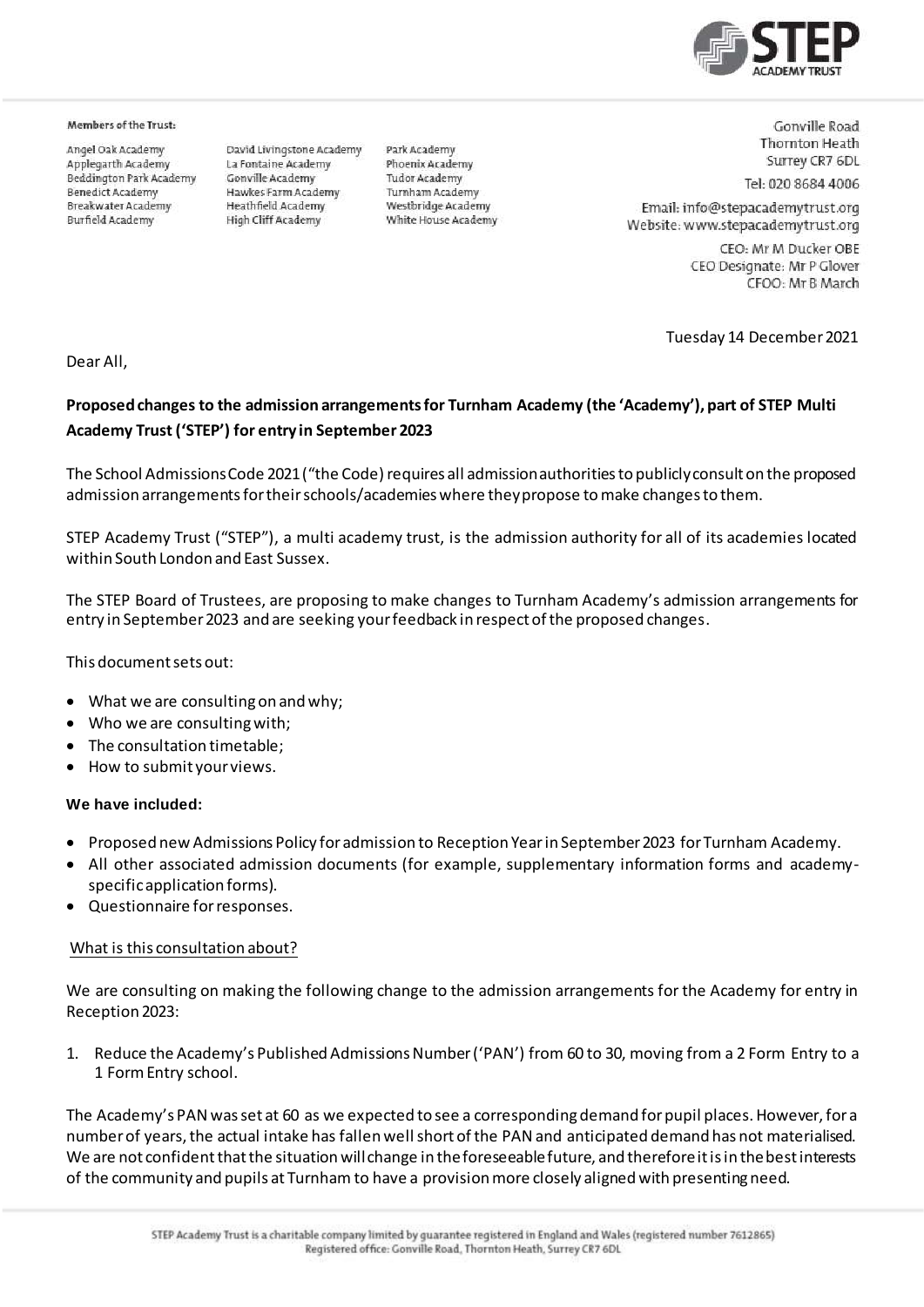Academy pupil numbers have been significantly below the Academy's existing PAN of 60 for a number of years, as demonstrated in the below table:

| Year            | <b>PAN</b> | Number of children allocated/<br>forecast a place | Difference between PAN and<br>number of children |
|-----------------|------------|---------------------------------------------------|--------------------------------------------------|
| Up to 2020/2021 | 60         | 28                                                | 32                                               |
| 2021/2022       | 60         | 28                                                | 32                                               |
| 2022/2023       | 60         | 22                                                | 38                                               |

Therefore, in order to ensure the financial viability and future of the Academy, a reduction in PAN is required as soon as possible. This is because all infant classes are allowed a maximum of 30 pupils. However, the Academy still has to be able to provide enough staff for 2 classes if we receive more than 30 applications, even if the number of pupils in the second class is significantly below 30. This would have a significant impact on the Academy's finances as there would be a heavy financial burden on the Academy to provide classes for small numbers of children which may also inadvertently have a detrimental effect on the school experience for our pupils.

As a result of the above, we propose a reduction to the Academy's PAN, subject to the outcome of this consultation.

# Proposed arrangements

The Academy's proposed Admission Policy for entry in September 2023 and accompanying documents are available on the Academy website and on the STEP Academy Trust website: <https://www.stepacademytrust.org/admissions/>

For a paper copy of the arrangements or if you have any questions relating to this consultation, please contact the Trust directly- [admissions@stepacademytrust.org](mailto:admissions@stepacademytrust.org) .

# Who is involved in the consultation?

We will be consulting with various groups in accordance with the Code; to include:

- parents of children in the locality of the Academy between the ages of two and eighteen;
- other persons in the area who in the opinion of STEP have an interest in the proposed arrangements;
- all other admission authorities within the local area;
- the local authority; and
- any adjoining neighbouring local authorities where the admission authority is the local authority.

# When is the consultation?

STEP is required to publicly consult on proposed changes to its academies' admission arrangements for a minimum of six weeks between 1 October (at the earliest) and 31 January at the latest, in the determination year.

# **Accordingly, this consultation will begin on 14 December 2021 and run until 31 January 2022.**

If you would like to comment on the consultation, you must submit your response during this period.